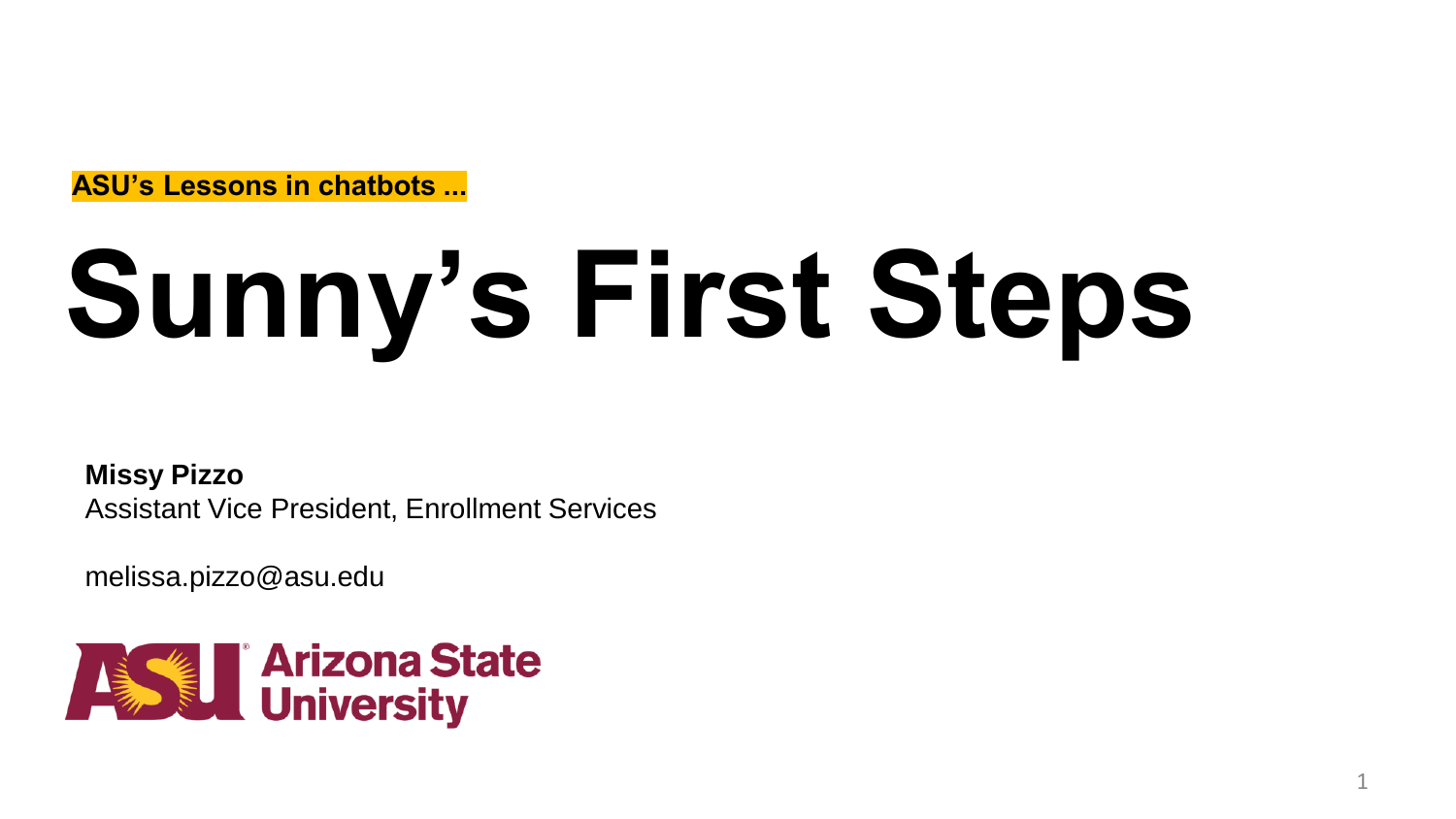

#### **ASU Chatbot Lessons …**

- 1. ASU chatbot overview
- 2. Recommendations
- 3. Success to date
- 4. The bottom line on chatbots
- 5. A closing thought on cell phone capture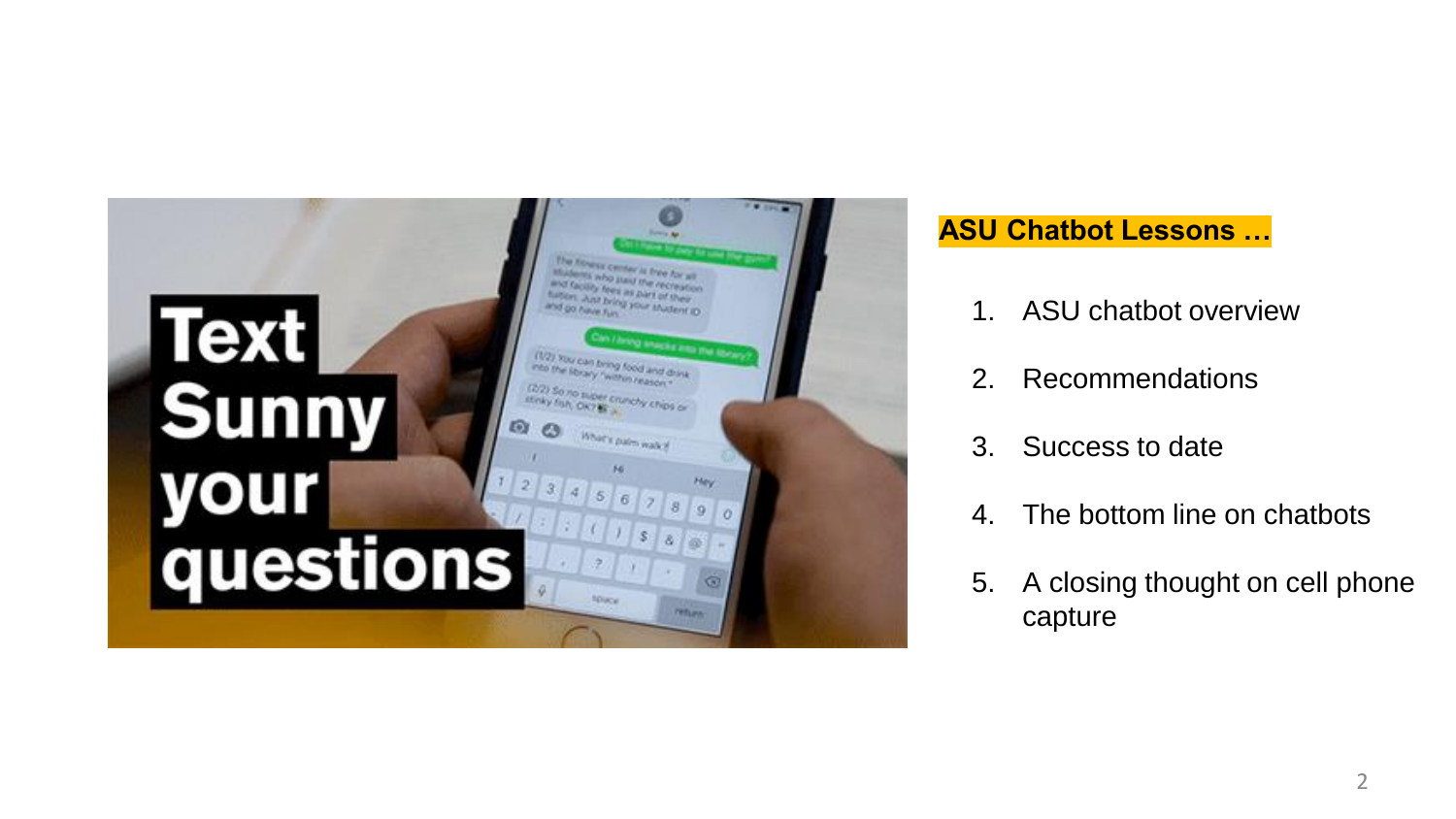## **ASU chatbot overview**

**Why chatbot?** Text provides an efficient ways to encourage students to take action on enrollment steps.

#### **When asked why people use chat services (top answers)…**

**(53%)** believe it helps them **resolve problems more quickly (45%)** believe it **is more convenient** (with text, users don't need a separate service/app/platform to receive communications)

**2018 initial use:** Chatbot added in **February 2018** to enrollment communication strategy for all applicants (first-year and transfer populations) to support application completion, visit, orientation and fall 2018 enrollment.

#### **2018-2019 expansion: Campaigns expanded in August 2018** to

include prospective graduate students and all currently enrolled first year students. Continued use of chatbot for fall 2019 prospective students.

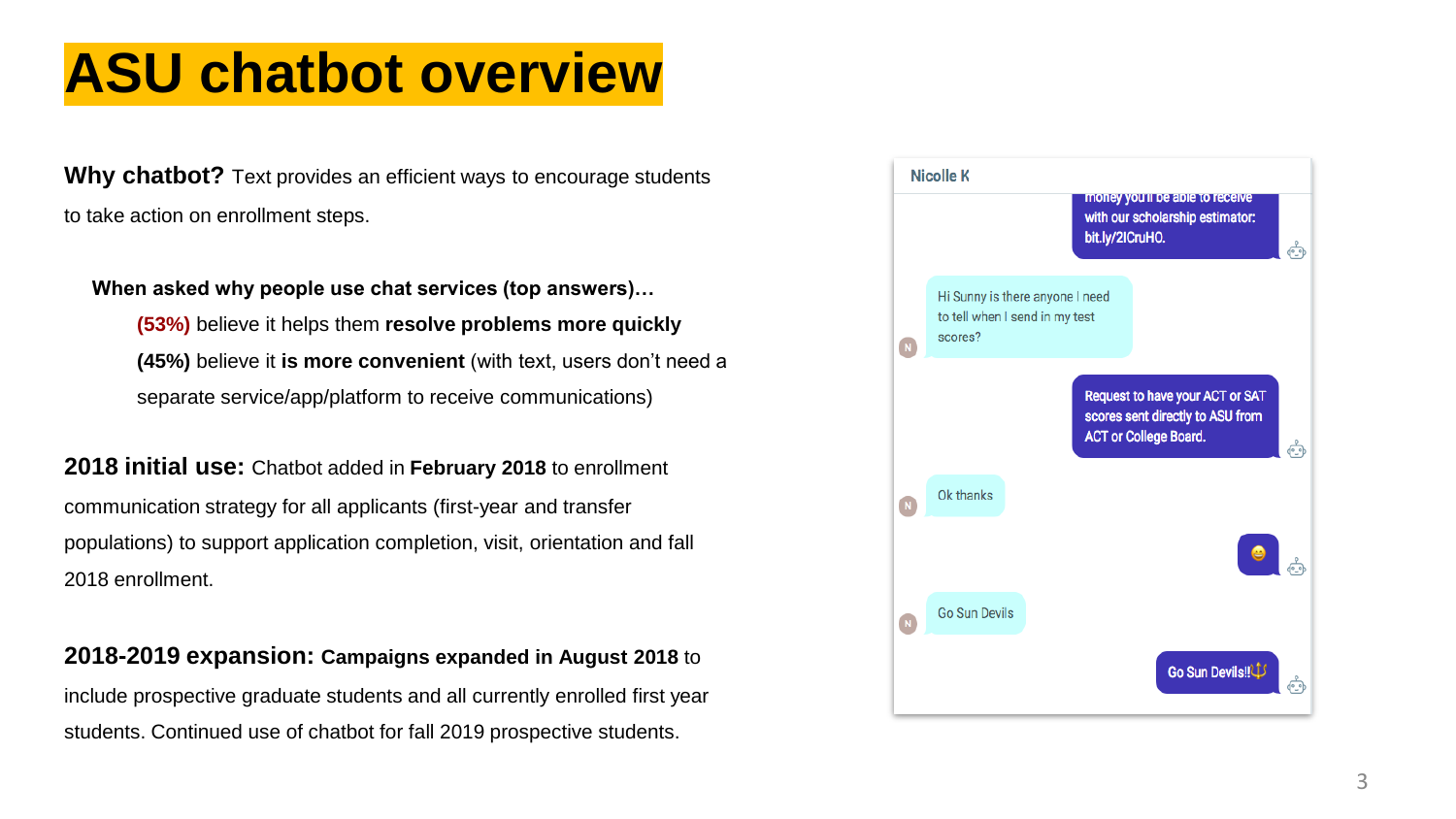

## **External**

- Telephone Consumer Protection Act
	- 1991
	- Do Not Call Restrictions
	- Limitations on pre-recorded calls
	- Limitations on calls/texts to cell phones using auto-dialer

[Source: https://blog.admithub.com/texting-and-privacy-laws-what-schools-must-know-when-texting](https://blog.admithub.com/texting-and-privacy-laws-what-schools-must-know-when-texting-students)**students**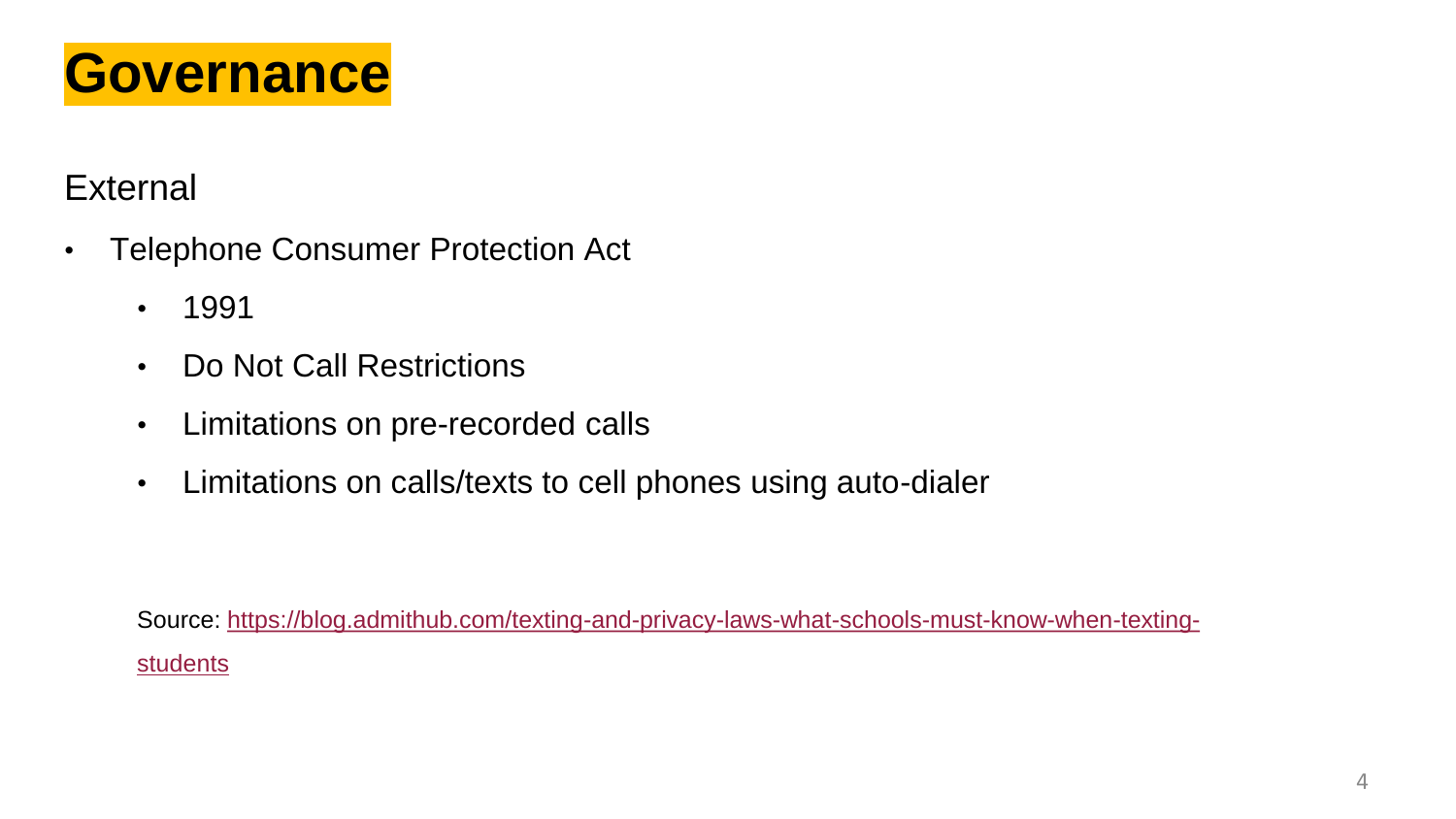

## **External**

- Telephone Consumer Protection Act
	- Nonprofit, tax exempt not subject to same standards (schools)
	- Oral or express consent—Common Application or opt-in on web inquiries/contact cards
	- If student provides cell phone number, can assume consent
	- NACAC—"nonprofit colleges and universities should not be concerned. . ."

[Source: https://blog.admithub.com/texting-and-privacy-laws-what-schools-must-know-when-texting](https://blog.admithub.com/texting-and-privacy-laws-what-schools-must-know-when-texting-students)students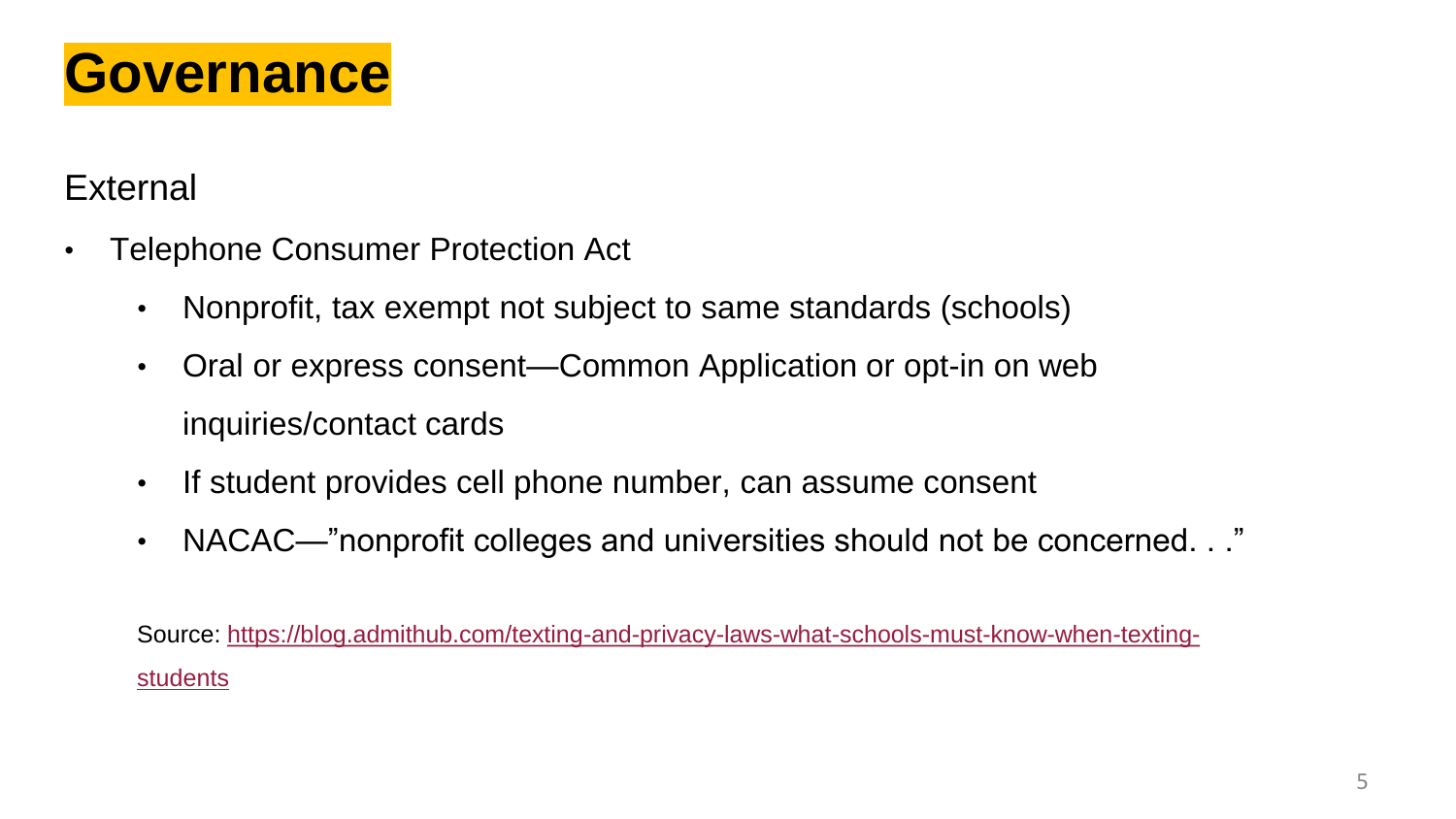

### **External**

- Best Practices
	- Opt into messages with written express consent
	- Text message content ONLY pertinent to university (not commercial purposes)
	- Immediate and easy opt out ("unsubscribe" or "stop" or "pause")
	- Immediate recognition of school and reason for text
	- FERPA still applicable (use FERPA compliant system vs. personal phones)

[Source: https://blog.admithub.com/texting-and-privacy-laws-what-schools-must-know-when-texting](https://blog.admithub.com/texting-and-privacy-laws-what-schools-must-know-when-texting-students)students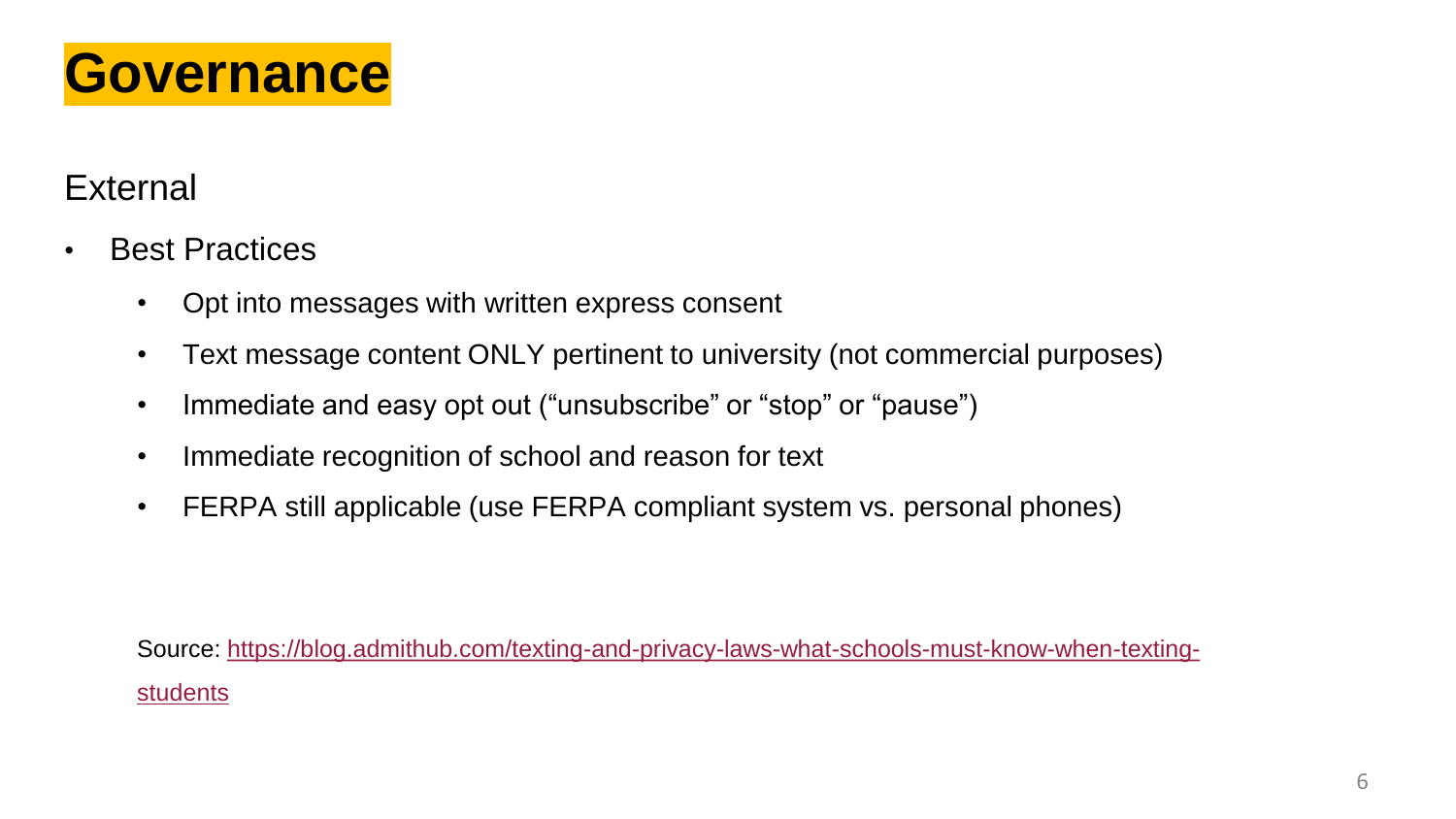

### Internal--Structure

- Proof of concept projects occurring around AI, chat/chatbot, and texting at the university
- A steering committee with cross-functional and technical representation from these projects
- Use cases and requirements
- Enterprise system implementation strategy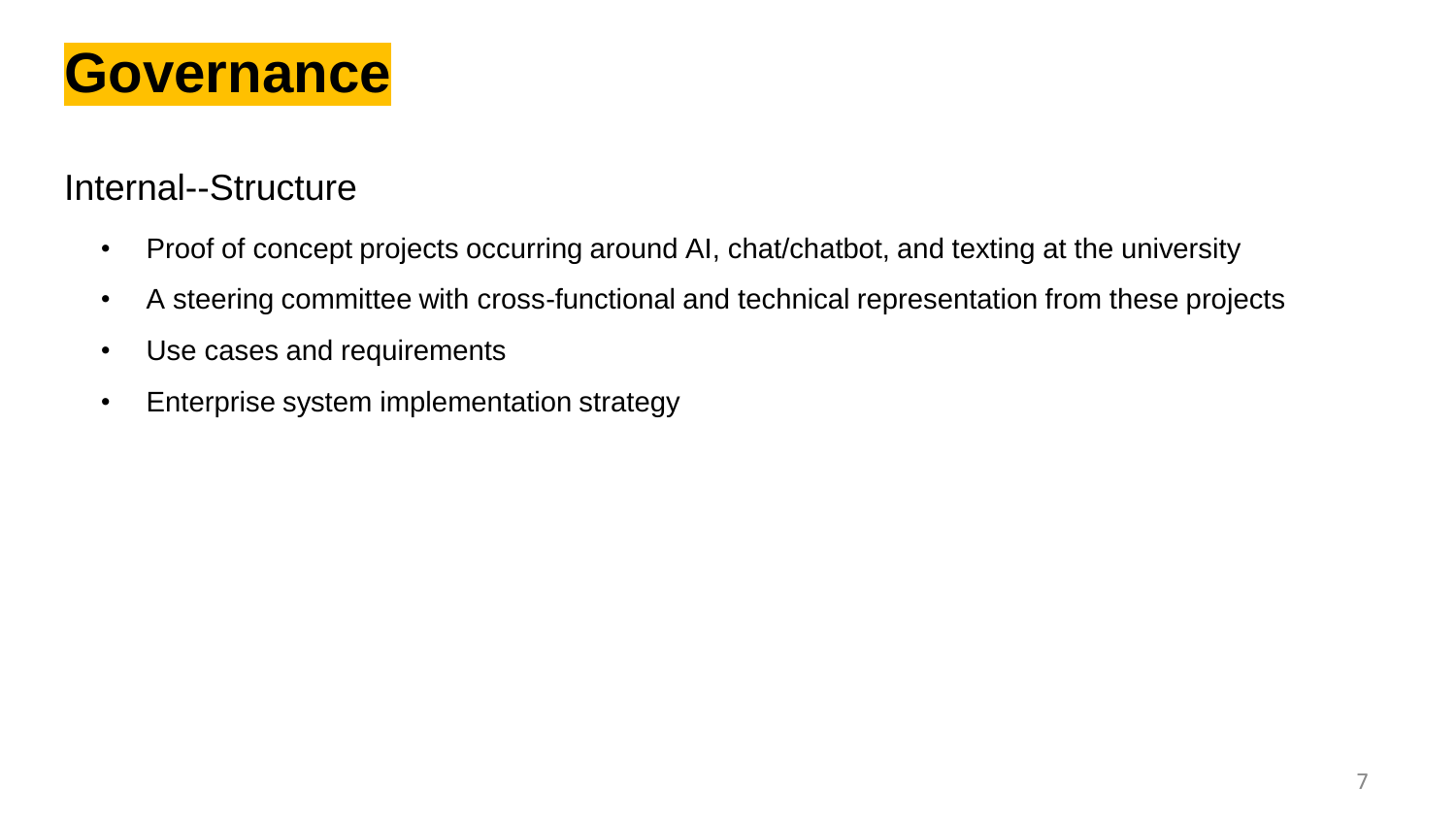

#### Internal--Communications

- **Prospective students** managed by Enrollment Services Communications
- **Continuing students** managed through Student Success Innovations (VP undergraduate education)
- Provost approval required for communications that go to all students
- Content management group for notifications sent through ASU Mobile App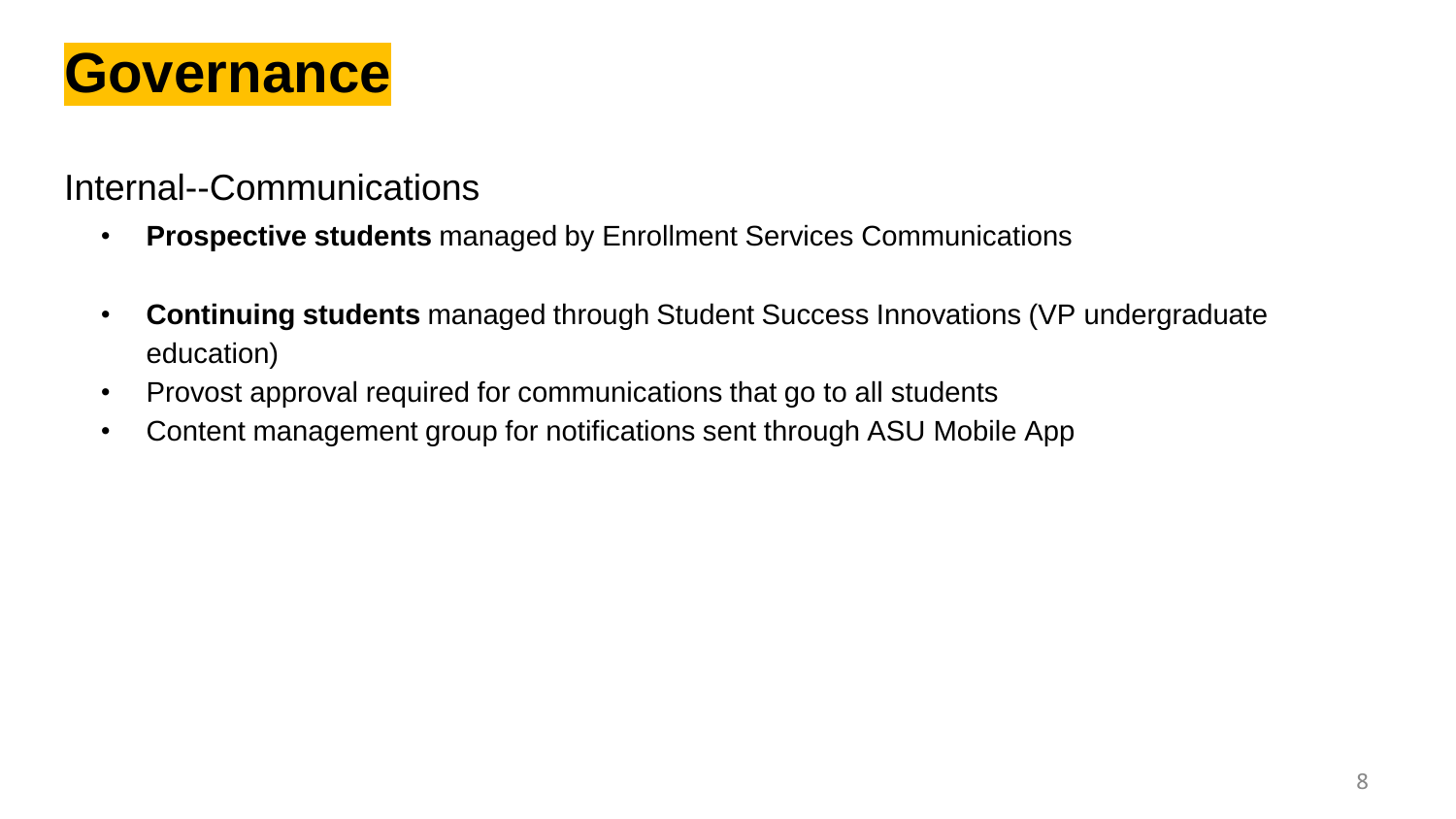## **Recommendations:**

## **1. Prepare for implementation.**

Enrollment teams spend **10-12 weeks prior to launch** writing ASU-specific answers to frequently asked questions and building initial campaigns. **We recommend dedicated at least 3 months.**

AdmitHub provided a baseline set of questions **based on their past implementations,** from which we began customizing to ASU.

**Over 2,000 answers were crafted** by enrollment staff with consistent voice and tone.

Questions with no clear answers get escalated to staff through an email interface. Students are texted that a **"human is helping me find the answer."**

**Persistent, ongoing maintenance of answers are required**.

| Tell me a fun fact about Arizona State                   | We were founded in 1885. Before we became the Sun Devils we<br>were known as the Owls and then the Bulldogs.                                                                                                                                                                                                                                 |
|----------------------------------------------------------|----------------------------------------------------------------------------------------------------------------------------------------------------------------------------------------------------------------------------------------------------------------------------------------------------------------------------------------------|
| Does Arizona State have a Forensic<br>Science major?     | Yes, visit asu.edu/degrees and search "forensic science" for<br>details. A                                                                                                                                                                                                                                                                   |
| does Arizona State offer yegan and<br>vegetarian options | Yes, it's easy to follow a vegetarian or vegan diet at ASU: Lettuce<br>show you how at bit.ly/asu-vegetarian $\binom{m}{n}$                                                                                                                                                                                                                  |
| How do I decide how much money to<br>borrow?             | Borrowing money is a big deal. Debt can affect you for years after<br>you've finished school, so you should only borrow as much as you<br>need and no more. You should decide how much you can afford<br>to borrow based on your and your parents' income, the school you<br>want to attend, and what you expect to earn after you graduate. |
| how can I submit my immunization record                  | You can submit your immunization documentation to ASU Health<br>Services by fax at 480-965-8914 or email at<br>immunizations@asu.edu                                                                                                                                                                                                         |

This is an example of our knowledge base. Specific answers help drive better engagement.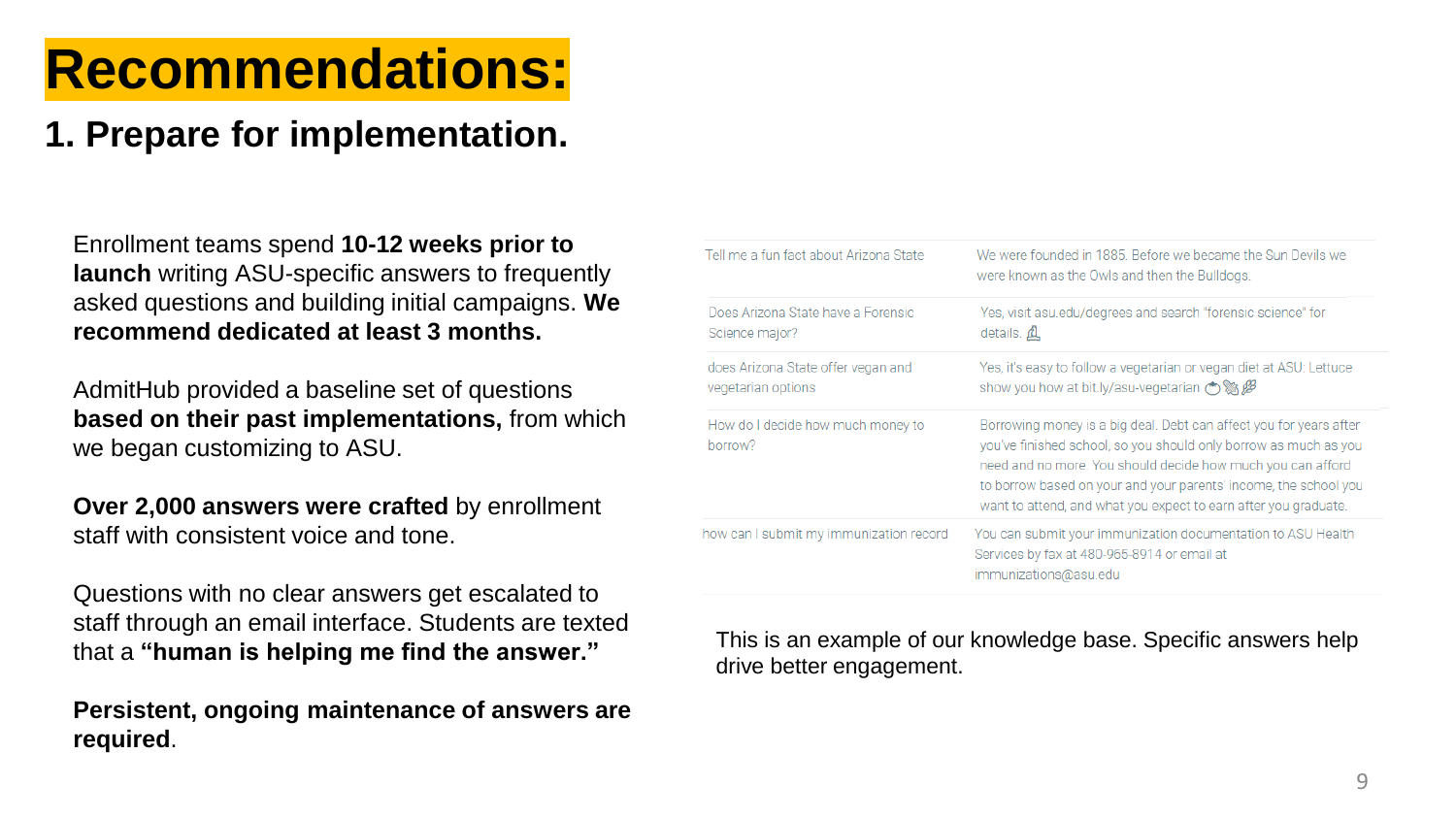# **Recommendations:**

**2. Create campaigns that target specific students who need to take action on specific transactions.** 

**Campaign Script** 

Hi First Name, Sunny here. I want to let you know that your ASU admission specialist will be in your area soon.

Sign up for a one-on-one conversation with your specialist to get answers to all of your questions about attending ASU. http://bit.ly/MinnesotaSunDevilChat

#### **Recruitment Sunny Campaign Example: Coffee Conversations**

Sent to admitted students in target out-of-state markets inviting students to one-on-one coffee shop conversation with their recruiter. Chatbot campaign click rates have nearly doubled versus coffee conversations email campaigns. **336 coffee conversations completed in fall 2018**  originating from Sunny text campaigns**.**

#### **Campaign Script**

Hi First Name . Sunny from ASU here. You haven't picked a room with **ASU Housing yet.** 

Can you choose one of the following options to tell me why?

[1]: Looking for roommate 31: Waiting on another admission [4]: I need help

#### **Current Student Sunny Campaign Example: Housing Nudges**

Sent to 778 current, first-year students who touched ASU's Housing Portal but didn't complete the process by selecting a room. By providing prompts, academic advisors were able to have specific follow-up conversations on reasons behind housing decisions. **48% of campaign population engaged.**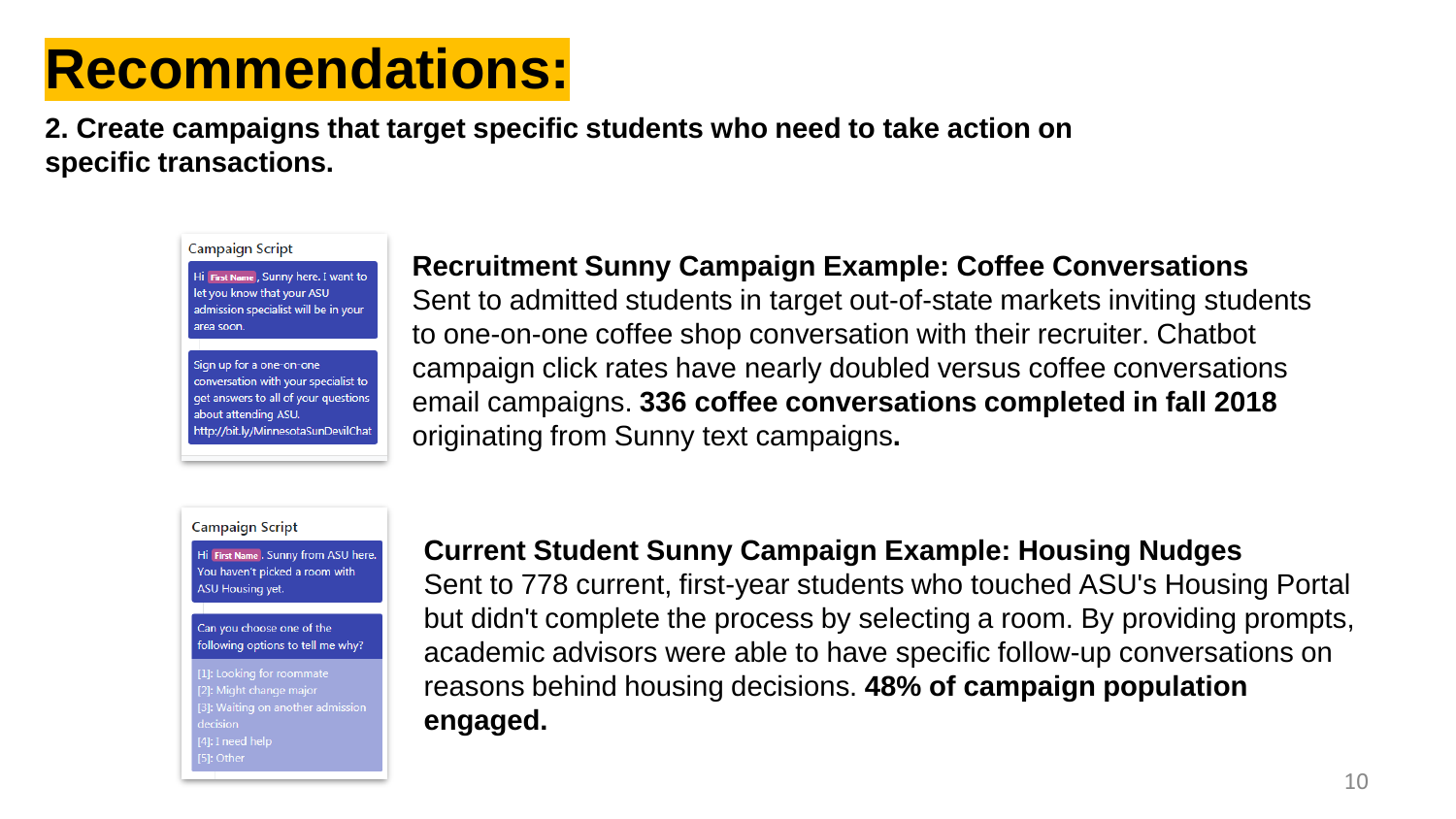#### FAFSA reminder sent 10/11/18 to 15,641 new to ASU undergraduate students

First Year Sunny: The FAFSA shows you how much free federal aid you're eligible for. It takes about as long to complete the FAFSA as it does to drink a latte.

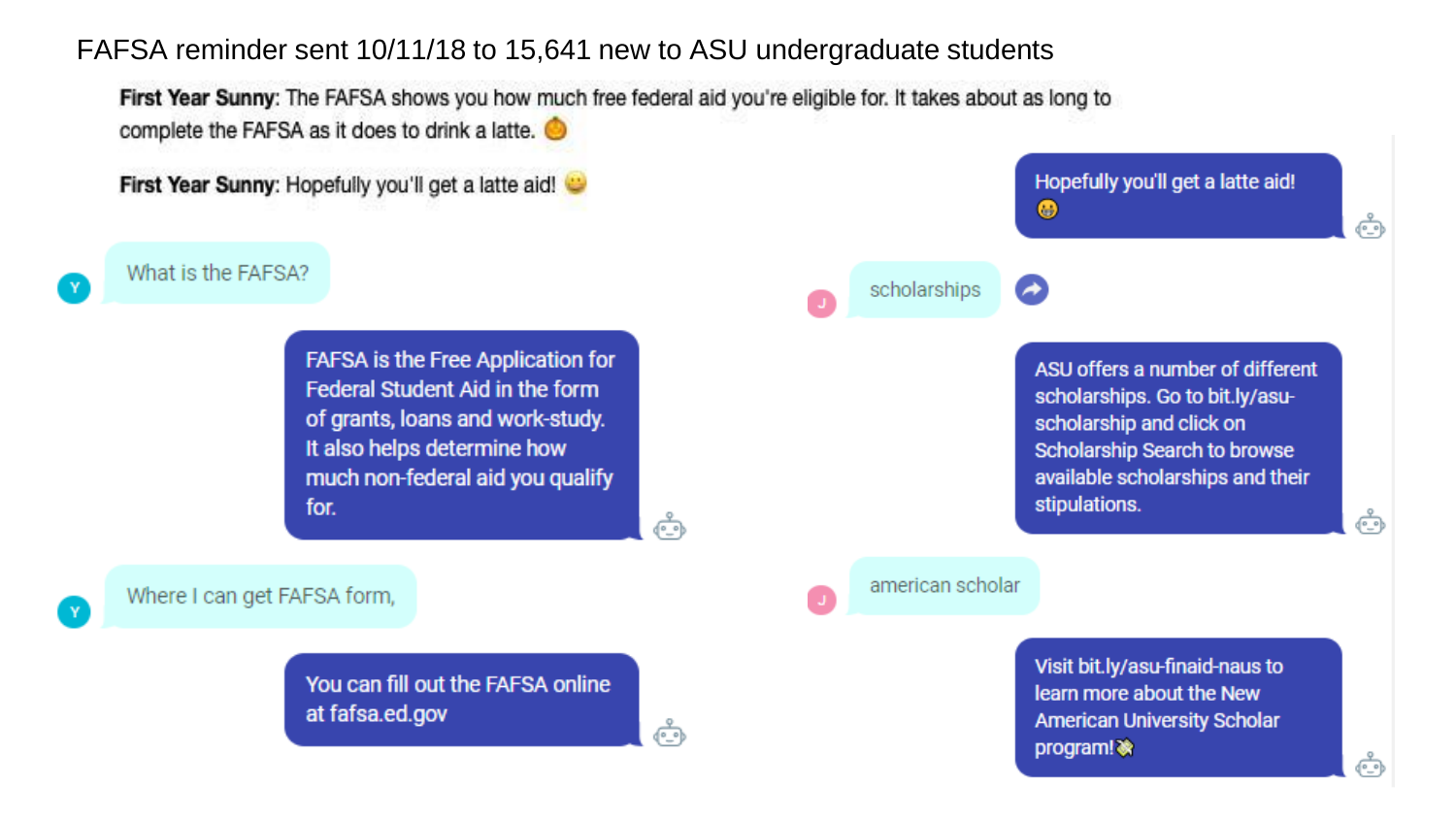#### Scholarships for Geographic Alumni Chapters

#### **Campaign Script**

Hi, First Name. Sunny here to remind you about this ASU scholarship http://bit.ly/ColoradoScholarships for students from Colorado.

|                                 | <b>Chapter</b>    |             | 2018 Deadline Number of Apps in Portal |           | 2019 Deadline Number of Apps in Portal | % increase |  |
|---------------------------------|-------------------|-------------|----------------------------------------|-----------|----------------------------------------|------------|--|
| The application is due this Fri | Austin            | 30-Apr-18   |                                        | 29-Mar-19 | 26                                     | 766.7%     |  |
| 象                               | Chicago           | 13-Apr-18   | 16                                     | 29-Mar-19 | 43                                     | 168.8%     |  |
|                                 | Colorado          | 30-Apr-18   | 6                                      | 29-Mar-19 | 25                                     | 316.7%     |  |
|                                 | Dallas/Ft. Worth  | 30-Apr-18   |                                        | 29-Mar-19 |                                        | 300.0%     |  |
|                                 | Georgia           | $6$ -Jun-18 |                                        | 29-Mar-19 | 11                                     | 83.3%      |  |
|                                 | Houston           |             |                                        | mid-May   |                                        |            |  |
|                                 | Las Vegas         | 13-Apr-18   |                                        | 29-Mar-19 |                                        | 100.0%     |  |
|                                 | Los Angeles       | 30-Apr-18   | 14                                     | 29-Mar-19 | 21                                     | 50.0%      |  |
|                                 | National Capital  | 20-Apr-18   |                                        | 29-Mar-19 | 16                                     | 300.0%     |  |
|                                 | New York          | 30-Apr-18   |                                        | 29-Mar-19 | 26                                     | 420.0%     |  |
|                                 | NorCal            | 29-Jun-18   | 14                                     | 29-Mar-19 | 27                                     | 92.9%      |  |
|                                 | Old Pueblo/Tucson | 15-Jun-18   | 16                                     | 29-Mar-19 | 30                                     | 87.5%      |  |
|                                 | Orange County     |             |                                        | mid-May   |                                        |            |  |
|                                 | Prescott          | 18-Jun-18   |                                        | 29-Mar-19 | 11                                     | 450.0%     |  |
|                                 | San Diego         | 30-Apr-18   | 10                                     | 29-Mar-19 | 28                                     | 180.0%     |  |
|                                 | Seattle           | 29-Jun-18   | 8                                      | 29-Mar-19 | 24                                     | 200.0%     |  |
|                                 | Utah              | 30-Apr-18   | 2                                      | 29-Mar-19 | 10                                     | 400.0%     |  |
|                                 |                   |             |                                        |           |                                        |            |  |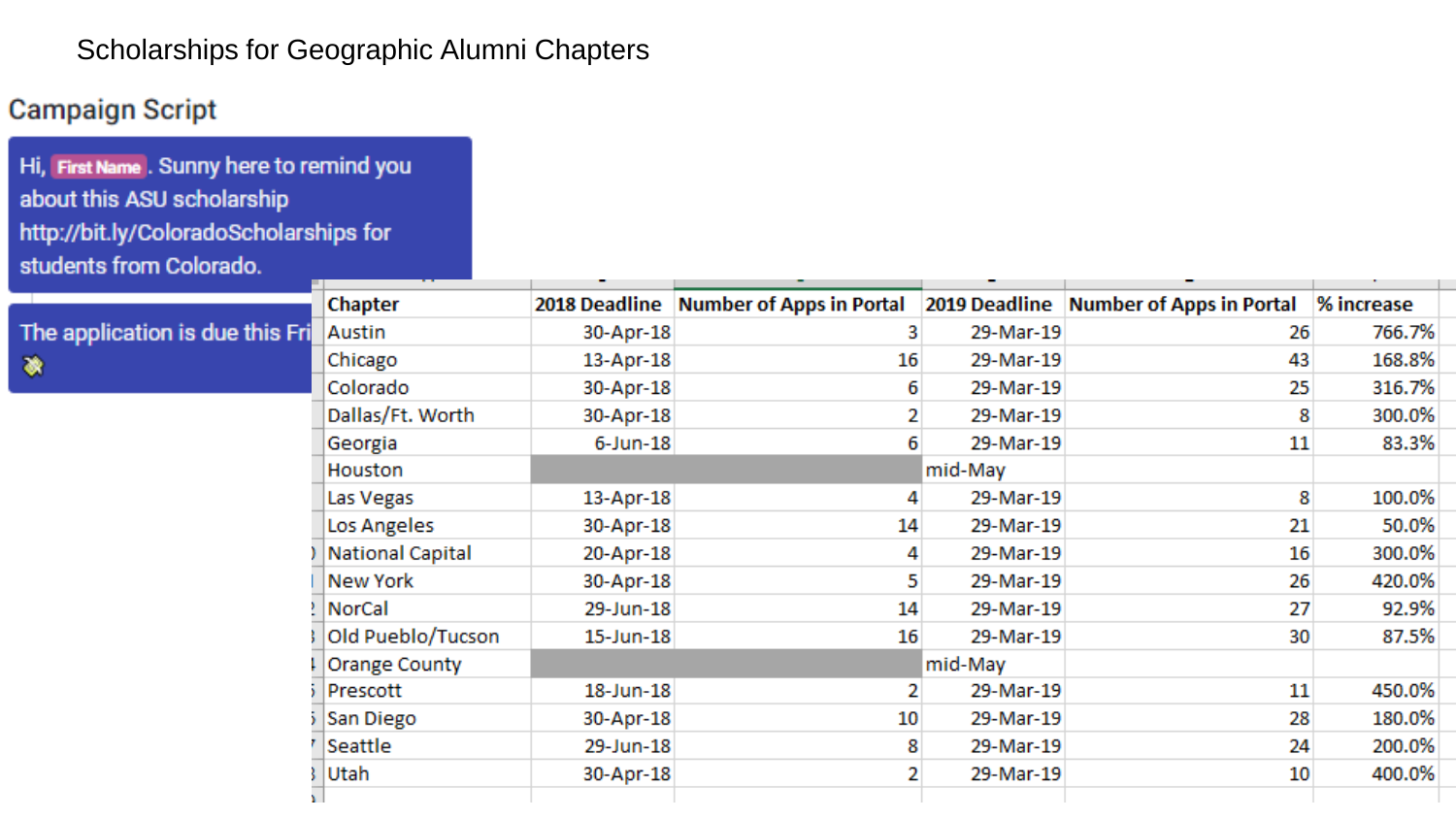## **Recommendations:**

#### **3. Use chatbot to create high value person-to-person conversations.**

**Example:** In January in 2019, we launched a Sunny campaign for fall 2019 admitted, not-yet enrolled students to see if they would respond to a nudge to **speak to an academic advisor about where they were in their college decision making process.**

**Impact:** Over 700 admitted students opted in to scheduling a call with an academic advisor. One of highest engagement rates at 62.5% response rate.

**Insight:** This campaign created a person-to-person touch point during a critical time of year that would not have happened without the text nudge.

**Tip:** Providing specific times for students to schedule an advisement calls help manage expectations of students and workflows for advisors.

#### **CAMPAIGN SCRIPT**

First Name, congratulations on your admission to ASU@Lake Havasu! Here, we work with you to create your fall class schedule.

What day and time next week would work best to call you about your fall classes? (Reply 1, 2 or 3, Please limit your response to one option.)

[1] Monday between 9 and 11 a.m. [2] Tuesday between 2 and 4 p.m. [3] Wednesday between 9 and 11 a.m.

Thank you for selecting a time to talk to your advisor. Susie Martin will call you next week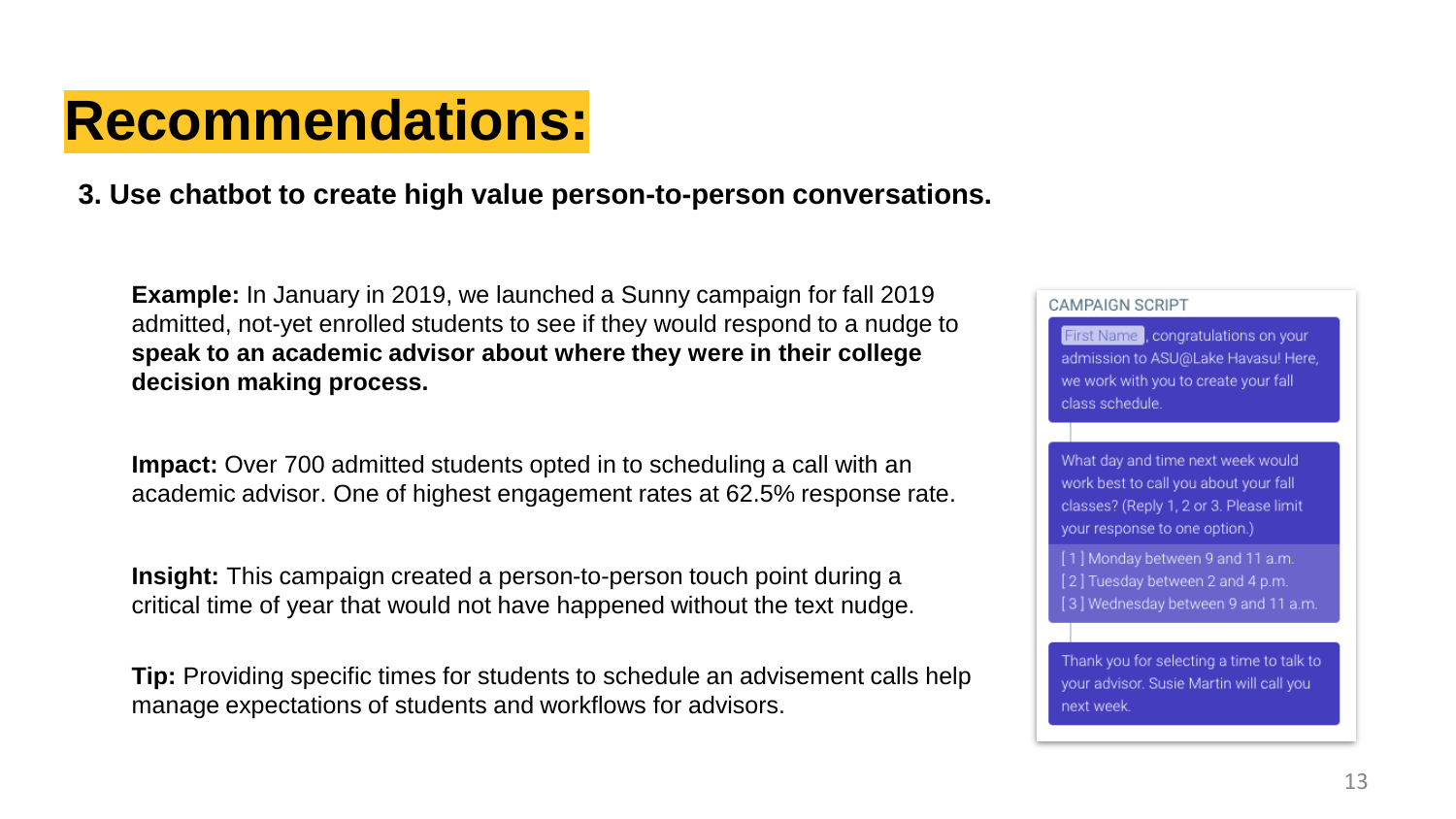#### FAFSA verification sent 4/24/19 to 1191 Admitted Resident Freshman (Fall 19)

#### **Campaign Script**

Hi First Name, just a reminder that you still need to take action to complete your financial aid file and unlock your ASU financial aid package.

Would you like someone to call you in order to get that taken care of (reply Yes or No)?



#### 31% responded

- 107 requested a phone call
- 267 said they don't want a call (note when students say no to a calling poll we just interpret it to mean they have things handled, so it's not necessarily bad to have a high number of no responses)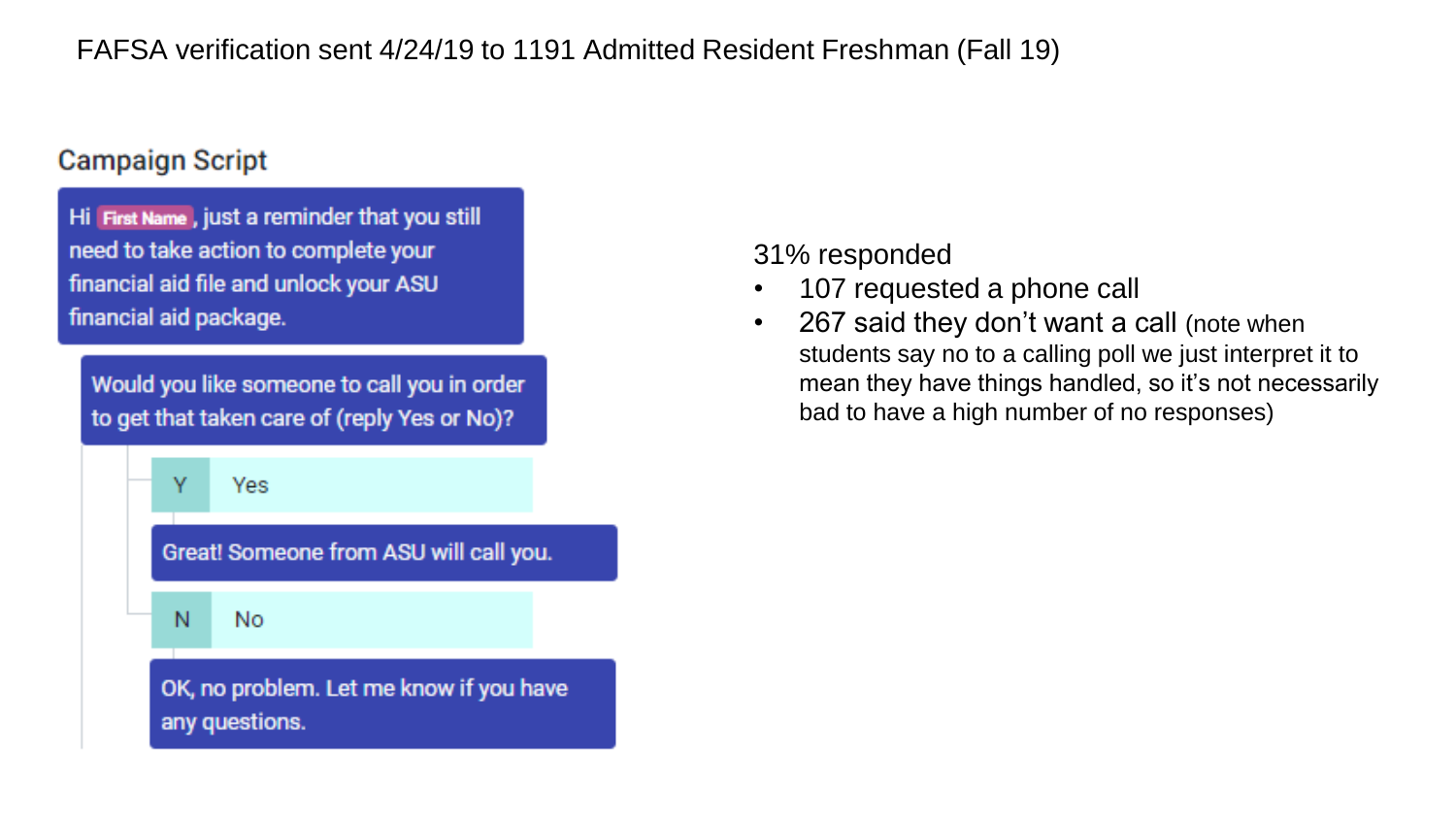## **Success to date**

We surveyed students in fall 2018 campaigns to get their opinions on Sunny. **7 in 10 students found Sunny to be helpful and informational.** Only 2% found Sunny's information to be inaccurate.



"Sunny really helped me a number of issues. Because of her I am enrolled in classes today. She helped me set up an appt with my advisor! She also kept reminding me to send in transcripts and it was super helpful. I thought I had run out of time to go to school this semester but Sunny helped me think it was possible." *- Fall 2018 first-year student*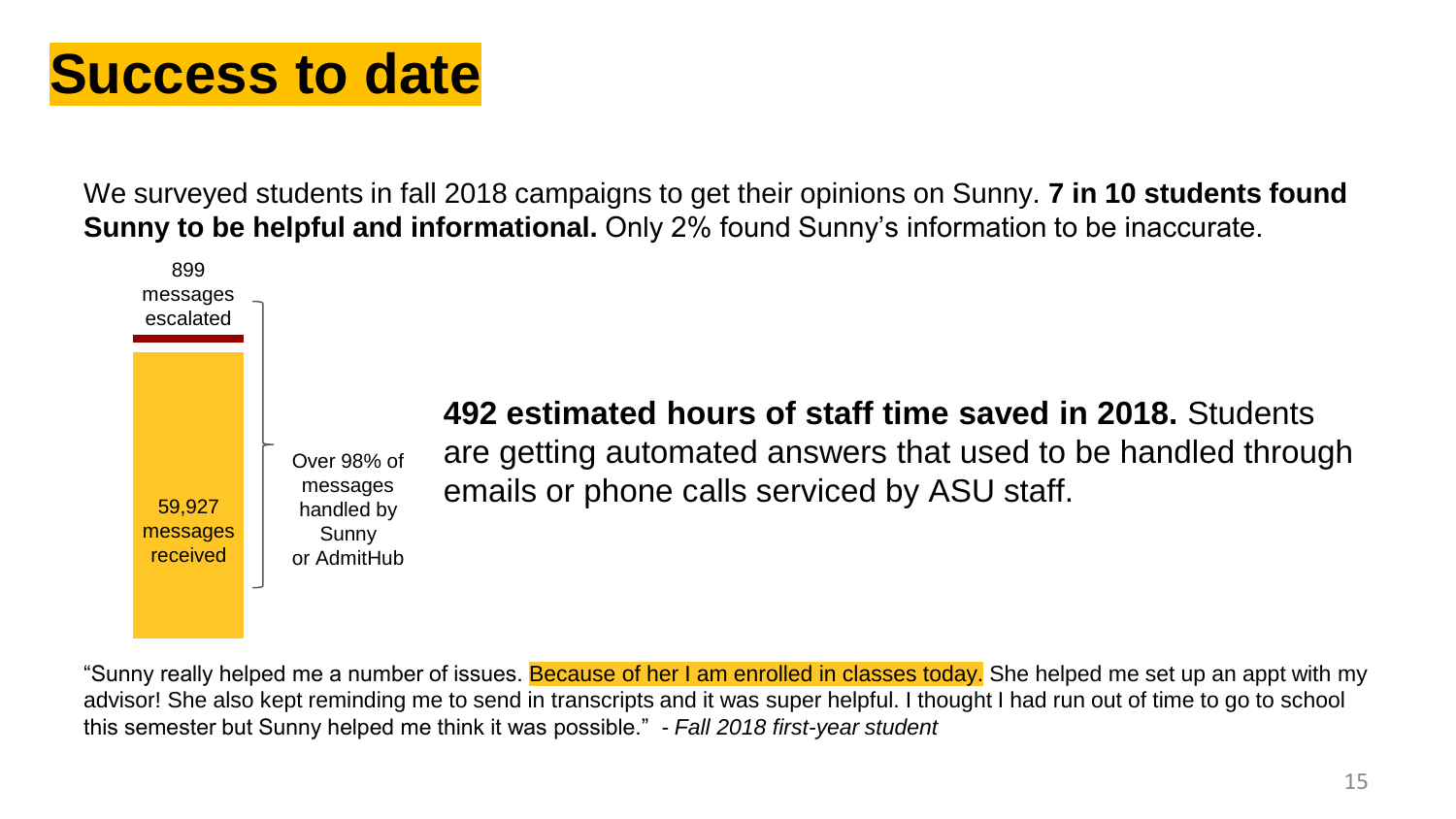## **The bottom line on chatbots**



**ASU is continuing to invest in chatbot** as a communication tool for prospective and current students.

**When added to a portfolio of communication channels**, chatbots can save staff time, enhance person-to-person conversations, and nudge students to take steps along their enrollment journey.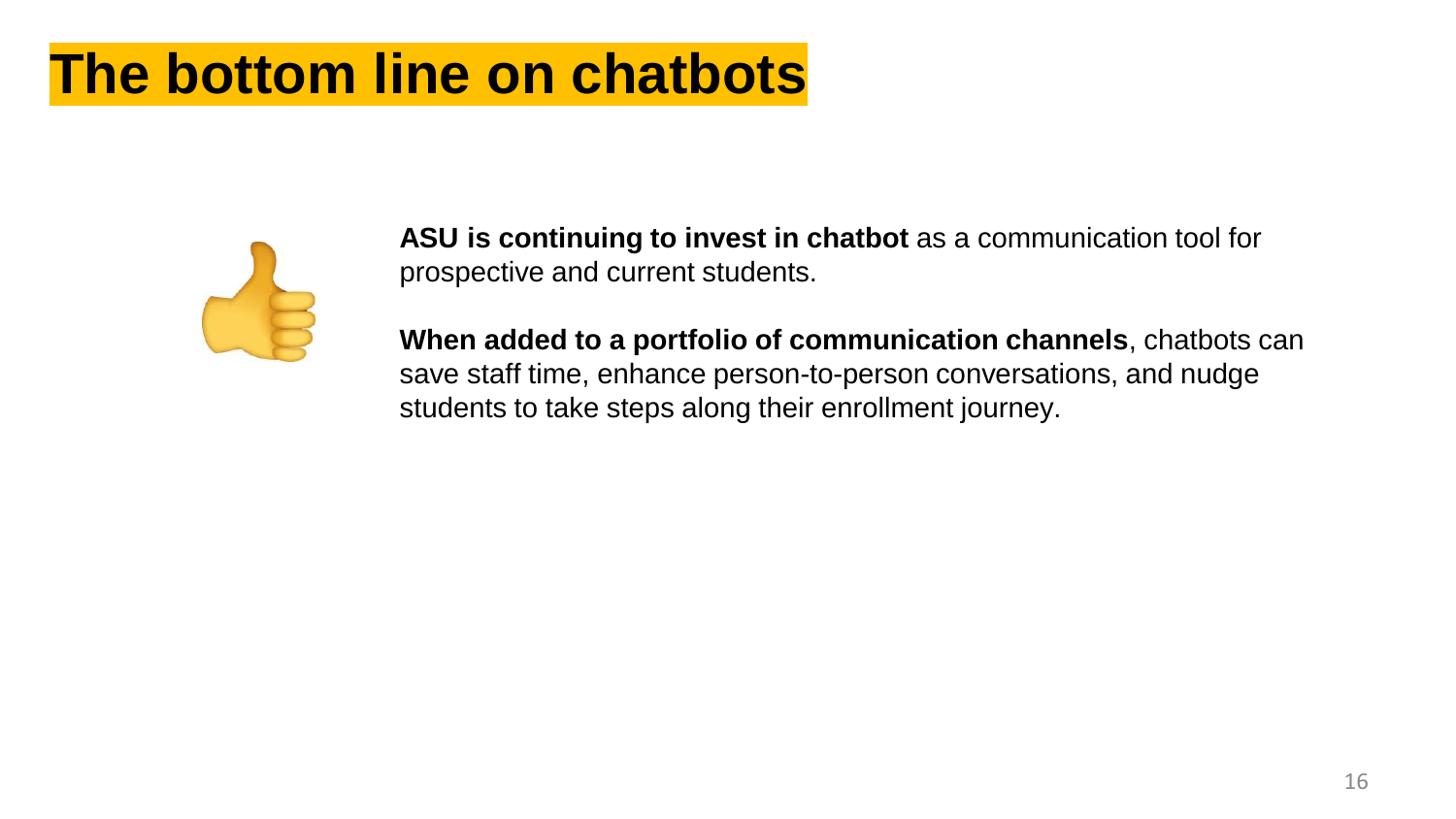# **A quick note on collecting cell phone numbers of current students**

In May 2018, ASU had only 30% of enrolled student cell phone numbers on record. **As of March 18, 2019, we have 96.3% of current student cell phone numbers.** 

#### **How we achieved this capture rate:**

- Assigned "Update Your Cell Phone" as a priority task in student dashboard (My ASU)
- Monthly email reminders from May 2018 December 2018
- Push notifications to "Update Your Cell Phone" in ASU mobile app
- AdmitHub cross reference:
	- We gave student phone numbers that we were not sure were cell phones to AdmitHub to run through their system to verify if they were in fact cell phone. **15,719 numbers were confirmed as cell phone.**
- **Tip:** Add cell phone as a required field on application.